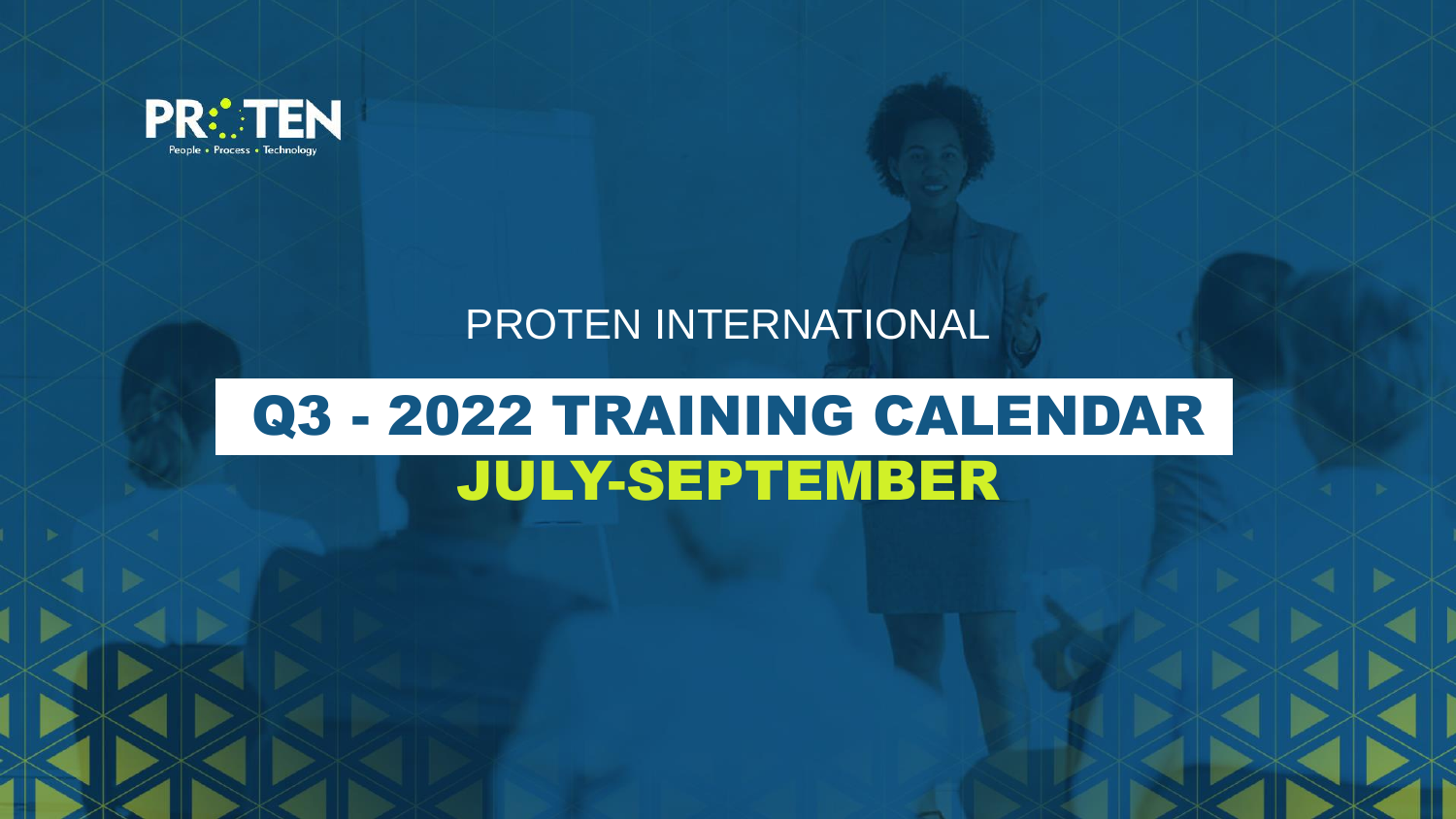

### **CORPORATE TRAINING PROGRAMMES**

| <b>PROGRAMMES</b>                                   | 1-DAY<br><b>DURATION</b> | $2-DAY$<br><b>DURATION</b> | <b>PHYSICAL</b>         | <b>VIRTUAL</b> |
|-----------------------------------------------------|--------------------------|----------------------------|-------------------------|----------------|
| <b>Business Strategy and Innovation</b>             |                          |                            |                         |                |
| Agile Project Management                            |                          | $\overline{\mathsf{v}}$    | $\overline{\mathsf{v}}$ |                |
| <b>Business Analysis for Managers</b>               |                          |                            |                         |                |
| Data Analytics                                      |                          | $\overline{\mathsf{v}}$    | $\checkmark$            |                |
| Sustainable Development for Businesses              |                          |                            |                         |                |
| <b>Digital Transformation for Businesses</b>        |                          | $\overline{\mathsf{v}}$    | $\overline{\checkmark}$ |                |
| Document Management and Control Masterclass         |                          | $\overline{\mathsf{v}}$    |                         |                |
| Scrum Master Project Manager                        |                          | $\overline{\mathsf{v}}$    |                         |                |
| Product Marketing: Strategy, Planning and Execution |                          |                            |                         |                |
| <b>Quality Assurance and Control</b>                |                          | $\checkmark$               |                         |                |
| Detoxifying Toxic Workplaces: For HR Managers       |                          |                            |                         |                |
| <b>Strategic Corporate Governance</b>               |                          |                            |                         |                |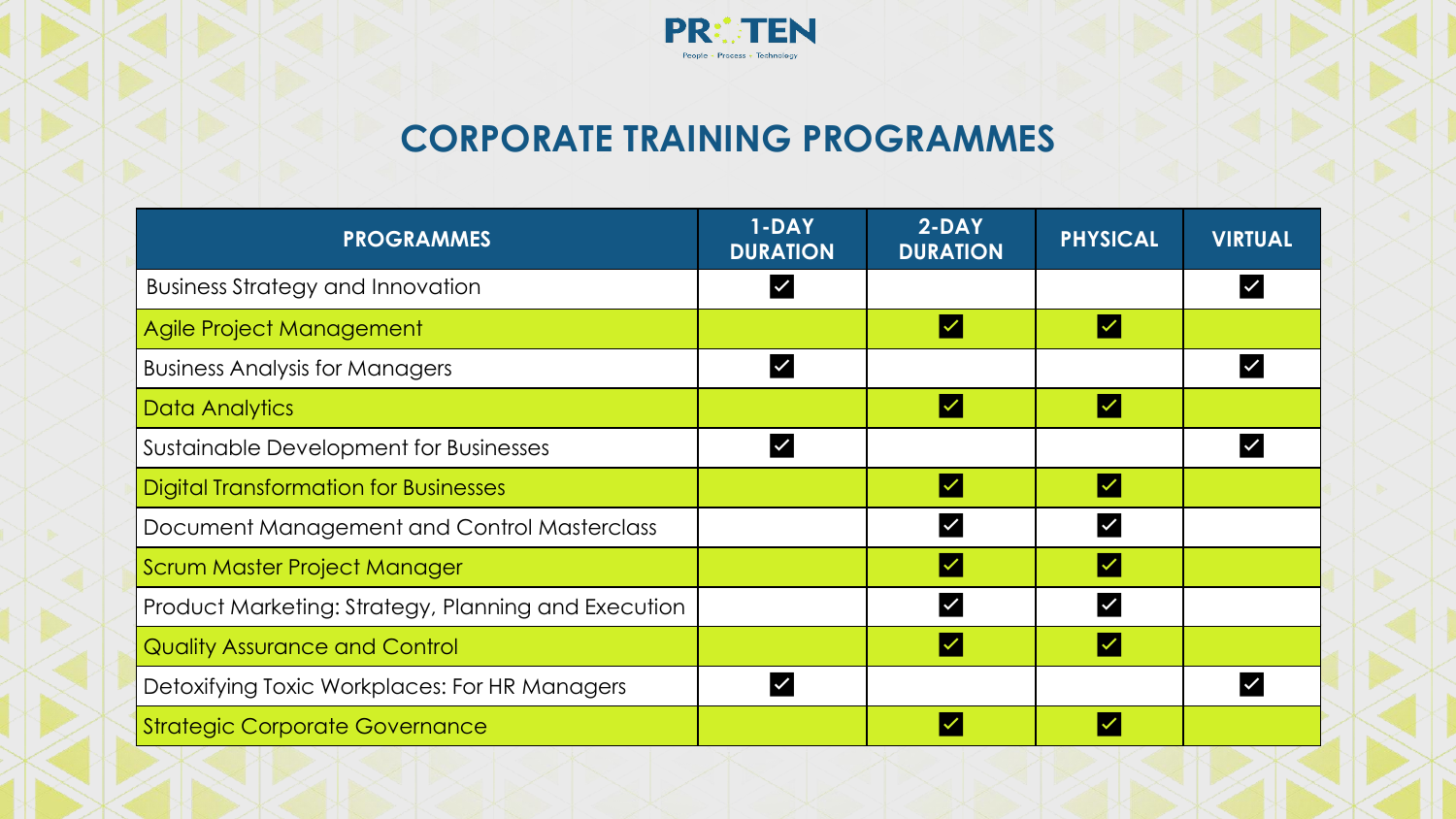

#### **CORPORATE TRAINING PROGRAMMES**

| <b>PROGRAMMES</b>                                     | 1-DAY<br><b>DURATION</b> | $2-DAY$<br><b>DURATION</b> | <b>PHYSICAL</b>         | <b>VIRTUAL</b> |
|-------------------------------------------------------|--------------------------|----------------------------|-------------------------|----------------|
| Customer Relationship Management (CRM)                |                          |                            |                         |                |
| <b>Advanced Communications Strategies</b>             | V                        |                            |                         |                |
| Supply Chain and Logistics Management                 |                          |                            | $\overline{\checkmark}$ |                |
| <b>Business Sustainability Management</b>             | $\overline{\mathbf{v}}$  |                            |                         |                |
| Enhancing Workplace Leadership                        | $\overline{\checkmark}$  |                            |                         |                |
| <b>Advanced Marketing Operations</b>                  |                          |                            | $\overline{\mathsf{v}}$ |                |
| <b>Business and Financial Modeling Specialization</b> |                          |                            | $\checkmark$            |                |
| <b>Conflict Management for Managers</b>               | $\overline{\vee}$        |                            | $\overline{\mathsf{v}}$ |                |
| Advanced HR and People Operations Strategies          |                          |                            |                         |                |
|                                                       |                          |                            |                         |                |

**Feel free to choose any programme, duration and delivery mode of your choice | Physical training mode can hold at client or Proten's location**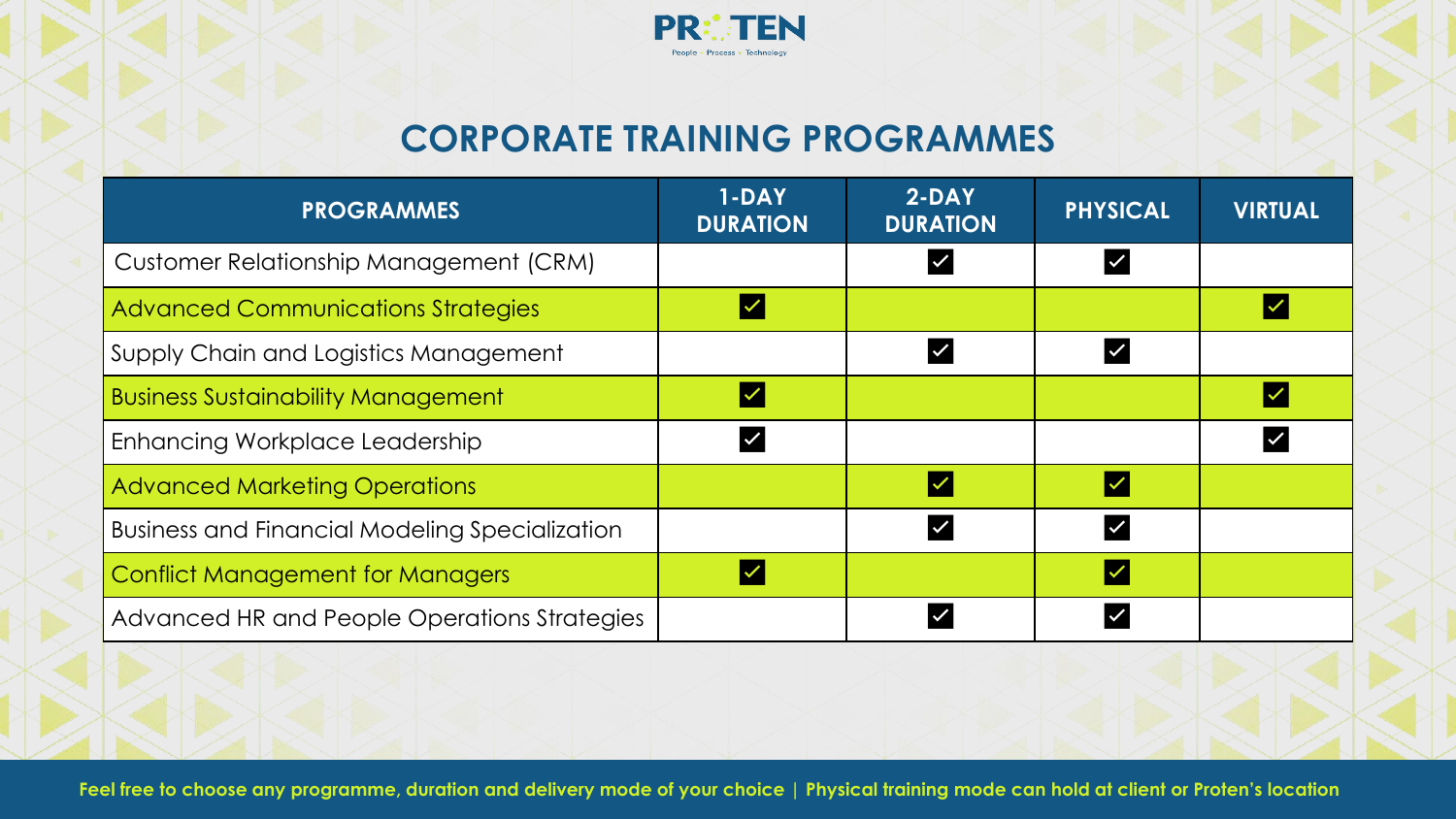

### **PERSONAL DEVELOPMENT TRAINING PROGRAMMES**

| <b>PROGRAMMES</b>                               | $1-DAY$<br><b>DURATION</b> | <b>MULTI-DAY</b><br><b>DURATION</b> | <b>MODE</b>     | <b>COST PER</b><br><b>PERSON</b> |
|-------------------------------------------------|----------------------------|-------------------------------------|-----------------|----------------------------------|
| <b>Public Speaking and Presentation Mastery</b> | $\checkmark$               |                                     | <b>Physical</b> | #25,000                          |
| Digital Marketing: Beginner to Professional     |                            | ╿╱                                  | <b>Physical</b> | #50,000                          |
| Employability Skills for a Digital Age          | $\blacktriangledown$       |                                     | <b>Virtual</b>  | #10,000                          |
| Developing Corporate Leadership Skills          | $\overline{\mathsf{v}}$    |                                     | <b>Virtual</b>  | #20,000                          |
| Advanced Corporate Communication Strategies     |                            | V                                   | <b>Physical</b> | #30,000                          |
| <b>Personal Branding Strategies</b>             | $ \mathcal{V} $            |                                     | <b>Virtual</b>  | #10,000                          |
| The Power of Business Negotiation               | $\checkmark$               |                                     | Virtual         | #20,000                          |
| Advanced HR Management Strategies               | $\overline{\mathsf{v}}$    |                                     | <b>Physical</b> | #30,000                          |
| A-Z of Project Management                       |                            | V                                   | <b>Physical</b> | #50,000                          |
| Data Analytics: Beginner to Professional        |                            | ┃✓                                  | <b>Physical</b> | #50,000                          |
| Advanced Sales and Deal Closing Strategies      | $\checkmark$               |                                     | <b>Physical</b> | #30,000                          |
| <b>CRM</b> for Aspiring Professionals           |                            | ∣✓                                  | <b>Physical</b> | #25,000                          |